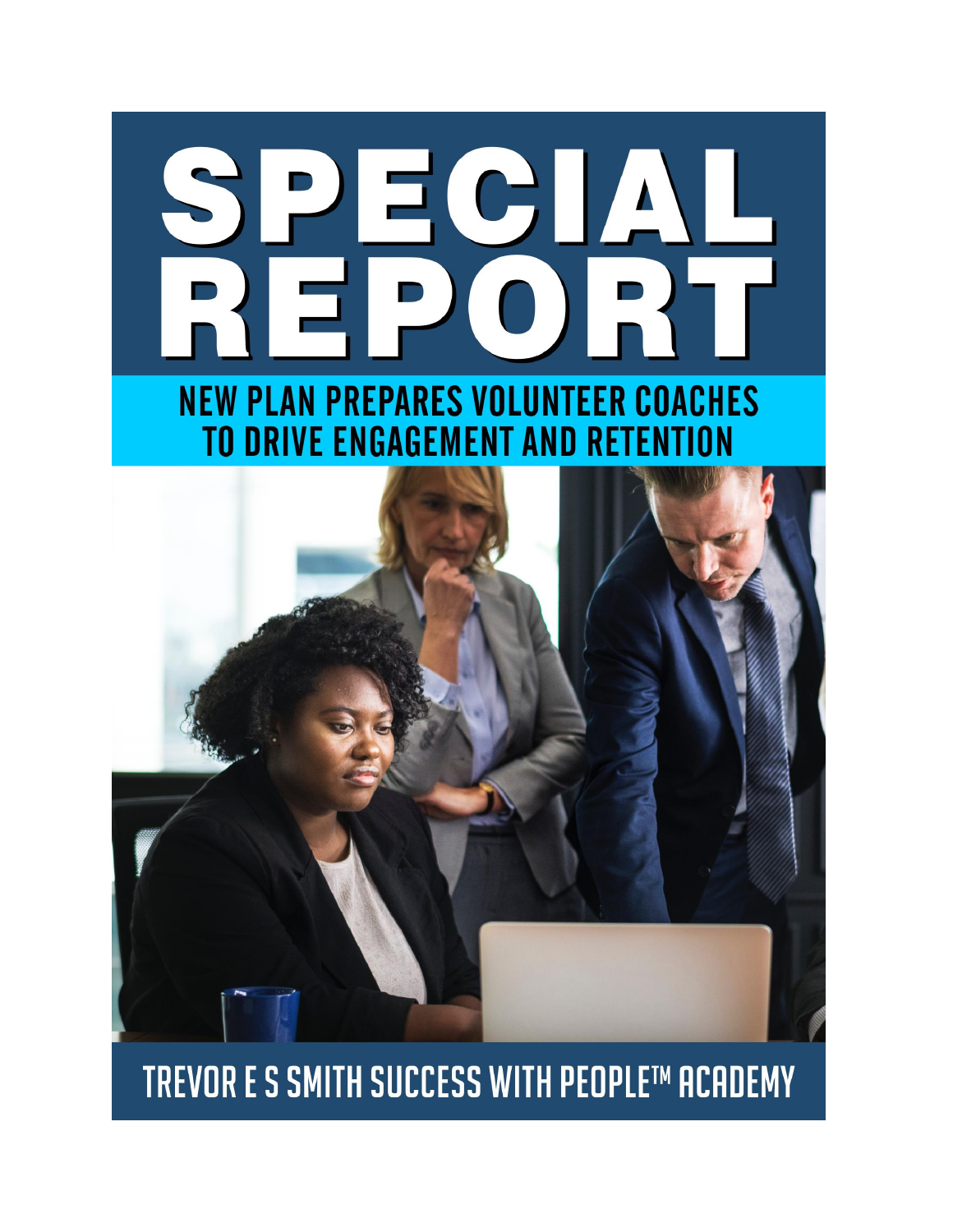#### <span id="page-1-0"></span>**Table of Contents**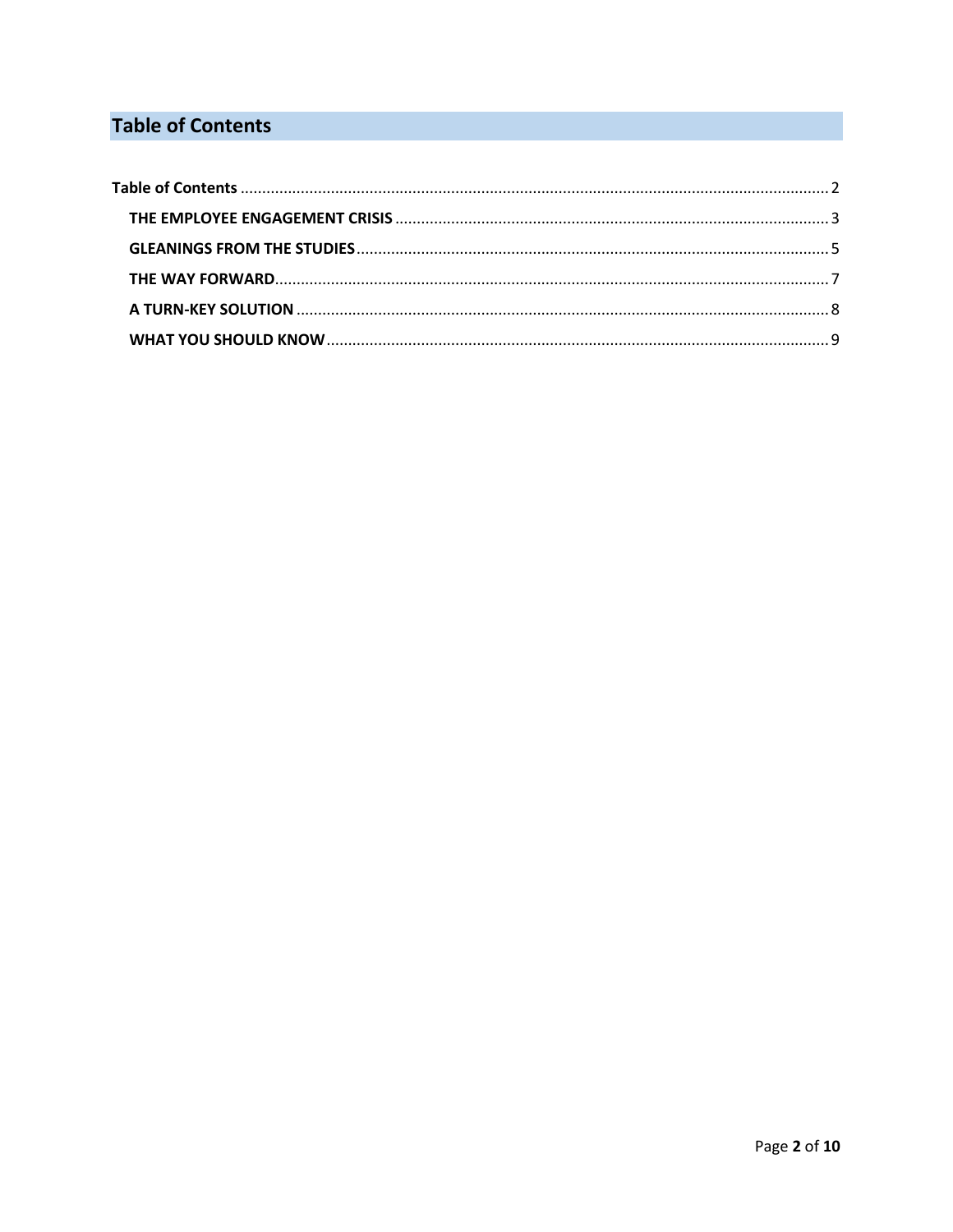## Special Report: Bartering Deal Resolves Shocking Employee Engagement And Retention Crisis

#### <span id="page-2-0"></span>**THE EMPLOYEE ENGAGEMENT CRISIS**

Employee Engagement and the Retention of Talent continue to challenge leadership across the globe. Greater job opportunities and a shift in mind-sets related to attachment to an organization are fuelling costly staff turnover.

We have pulled together statistics that highlight the depth of the challenge and primary factors underpinning the problems:

#### *Low Engagement nightmare:*

- Disengaged employees cost organizations between \$450 and \$550 billion annually. [\(The Engagement Institute\)](https://www.conference-board.org/dna-engagement2017/)
- 15% of employees worldwide are engaged in their jobs [\(Gallup\)](http://news.gallup.com/reports/220313/state-global-workplace-2017.aspx?g_source=link_newsv9&g_campaign=item_225752&g_medium=copy)
- 12% of businesses are happy with current levels of employee engagement [\(CBI\)](http://www.cbi.org.uk/news/engaging-with-staff-on-workplace-pensions-fundamental-to-successful-retirements/)
- 47% of HR leaders cited employee turnover and retention as their top challenge [\(Globoforce\)](http://www.globoforce.com/news/press-releases/globoforce-shrm-human/)

#### *Retention challenges:*

- 37% of engaged employees are looking for jobs or are open to new opportunities, as are 56% of not engaged employees and 73% of actively disengaged employees. [\(Gallup\)](http://www.gallup.com/businessjournal/204248/star-employees-slipping-away.aspx)
- 29% of professionals plan to look for a new position in the next 12 months [\(Accountemps\)](http://rh-us.mediaroom.com/2018-01-18-29-Percent-Of-Workers-Plan-To-Look-For-New-Job-In-2018)
- 35% of hiring decision makers expect more employees to quit over the next 12 months [\(Glassdoor\)](https://www.prnewswire.com/news-releases/glassdoor-survey-finds-more-employees-expected-to-quit-in-upcoming-year-with-salary-cited-as-top-reason-300580749.html)
- 60-70% of employee turnover is voluntary [\(ADP\)](http://mediacenter.adp.com/releasedetail.cfm?releaseid=1057969)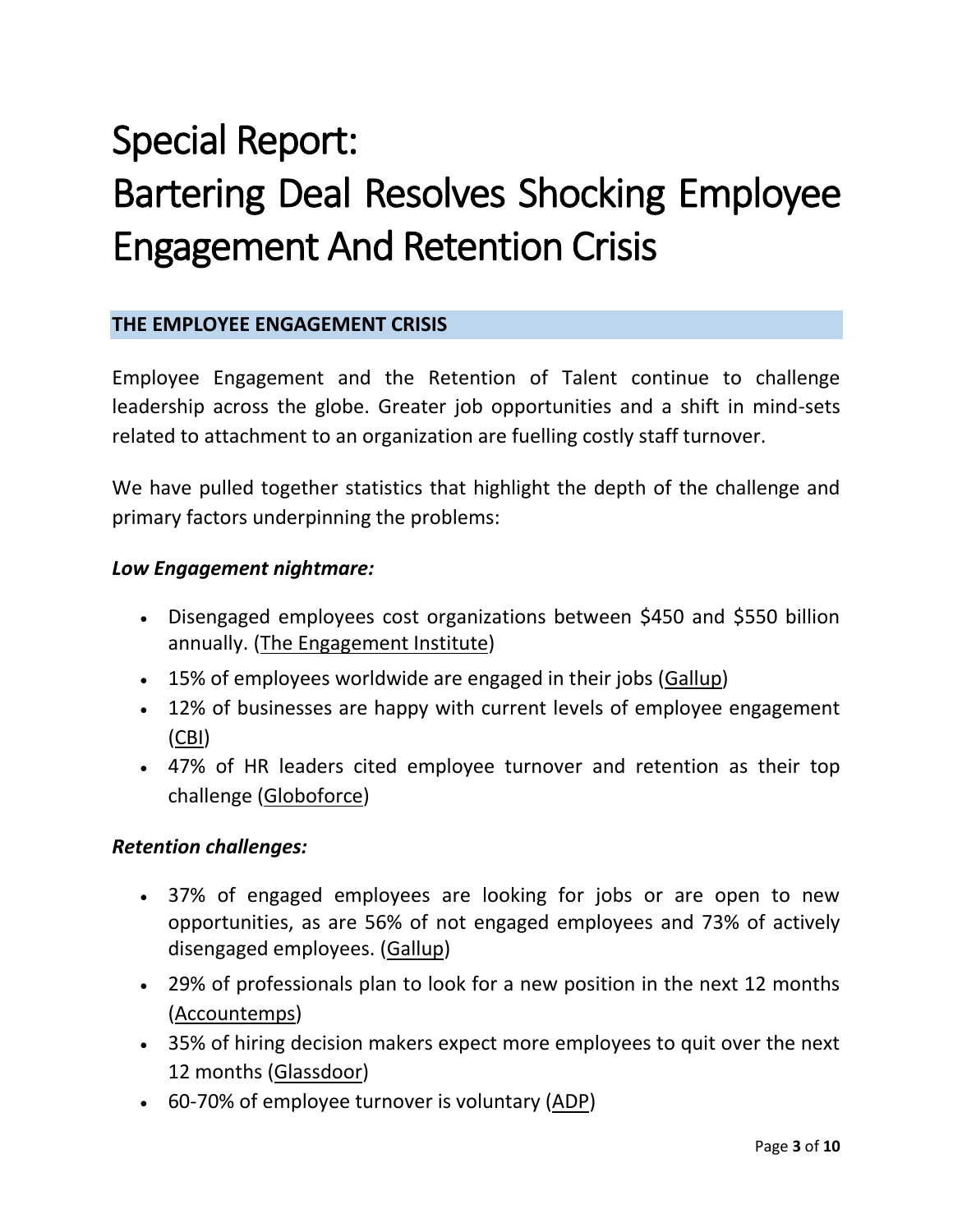• Employers say there's a 40% turnover rate among workers ([CareerBuilder\)](https://www.prnewswire.com/news-releases/44-percent-of-employers-plan-to-hire-in-the-new-year-according-to-careerbuilders-annual-forecast-300578290.html)

The low Employee Engagement issue is not going away. Gallup shocked the world in 2013 with the results of research on the *State of The American Workplace.* The study revealed that only 30 percent of the nation's workers were fully engaged in their jobs.

Since then, organizations have launched a variety of well-intentioned missions, campaigns and strategies with a view to arresting the downward spiral in Employment Engagement. These initiatives sometimes provide a feeling that significant progress is being made.

However, the harsh reality is that little ground has been gained.

Urgent attention must be given to crafting new approaches that actually deliver higher levels of Employee Engagement. The payoff is too great to forego active experimentation and adoption of alternative approaches.

*Organizations with high employee engagement outperform those with low employee engagement by 202%. [\(Business2Community\)](http://www.business2community.com/strategy/roi-employee-engagement-7-stats-need-know-01573138#zYmqvmb8Hu5gSbRU.99)*

*Employee engagement programs can increase profits by \$2400 per employee per year. [\(Workplace Research Foundation\)](http://workplaceresearchfoundation.org/)*

*Highly engaged employees are 87% less likely to leave their company. [\(Office Vibe.\)](https://www.officevibe.com/blog/disengaged-employees-infographic)*

*Highly engaged business teams result in 21% greater profitability. [\(Gallup\)](http://www.gallup.com/reports/199961/state-american-workplace-report-2017.aspx)*

*Companies with engaged employees see 233% greater customer loyalty and a 26% greater annual increase in revenue. [\(Aberdeen\)](http://www.aberdeen.com/research/10985/10985-RR-customer-employee-engagement.aspx/content.aspx)*

*55% of businesses think that stronger engagement would improve their ability to either retain, recruit or carry out succession planning [\(CBI\)](http://www.cbi.org.uk/news/engaging-with-staff-on-workplace-pensions-fundamental-to-successful-retirements/)*

*44% of businesses think improved employee engagement would lead to them better being able to retain, whilst 36% think it would have a positive impact on recruitment [\(CBI\)](http://www.cbi.org.uk/news/engaging-with-staff-on-workplace-pensions-fundamental-to-successful-retirements/)*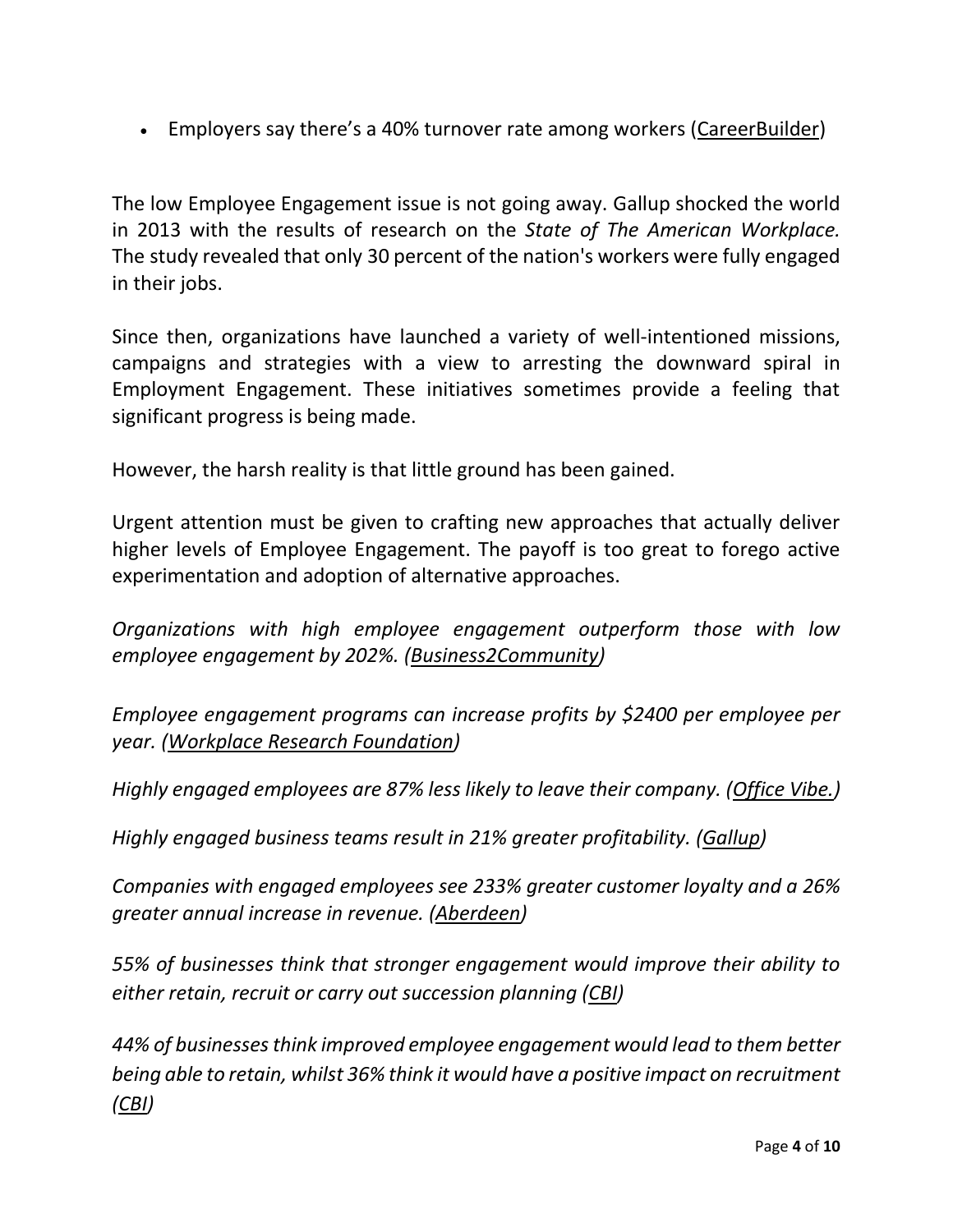#### <span id="page-4-0"></span>**GLEANINGS FROM THE STUDIES**

This Special Report has distilled two critical failings of current engagement strategies and presents strategies to overcome them.

#### *What is being done?*

*The most popular methods to actively manage and drive employee engagement: drafting employee engagement surveys (55%), creating culture committees and events (29%), and offering employee resource groups (20%). [\(CultureIQ\)](https://go.cultureiq.com/RL-2017-TCC-Report_Download_LP.html)*

The statistics confirm that there is a lot of investment in data collection and the provision of potentially supportive infrastructure. Committees and resource groups abound.

#### **Missing Component #1**

The fundamental weakness with most of these approaches is the failure to provide easily-accessible, competent, high-touch reference points across the organization.

Engagement is not really responsive to meetings, events and policies. Much more traction is achieved by having in place mechanisms that facilitate ready access to discourse with a trusted coach-mentor who can empathize, guide, motivate and redirect team members.

The challenge is to devise cost-effective and logistically-friendly strategies to equip more individuals to undertake some of the roles that are usually performed by HR/Talent Management or Leadership personnel.

We outline a fully-developed solution below.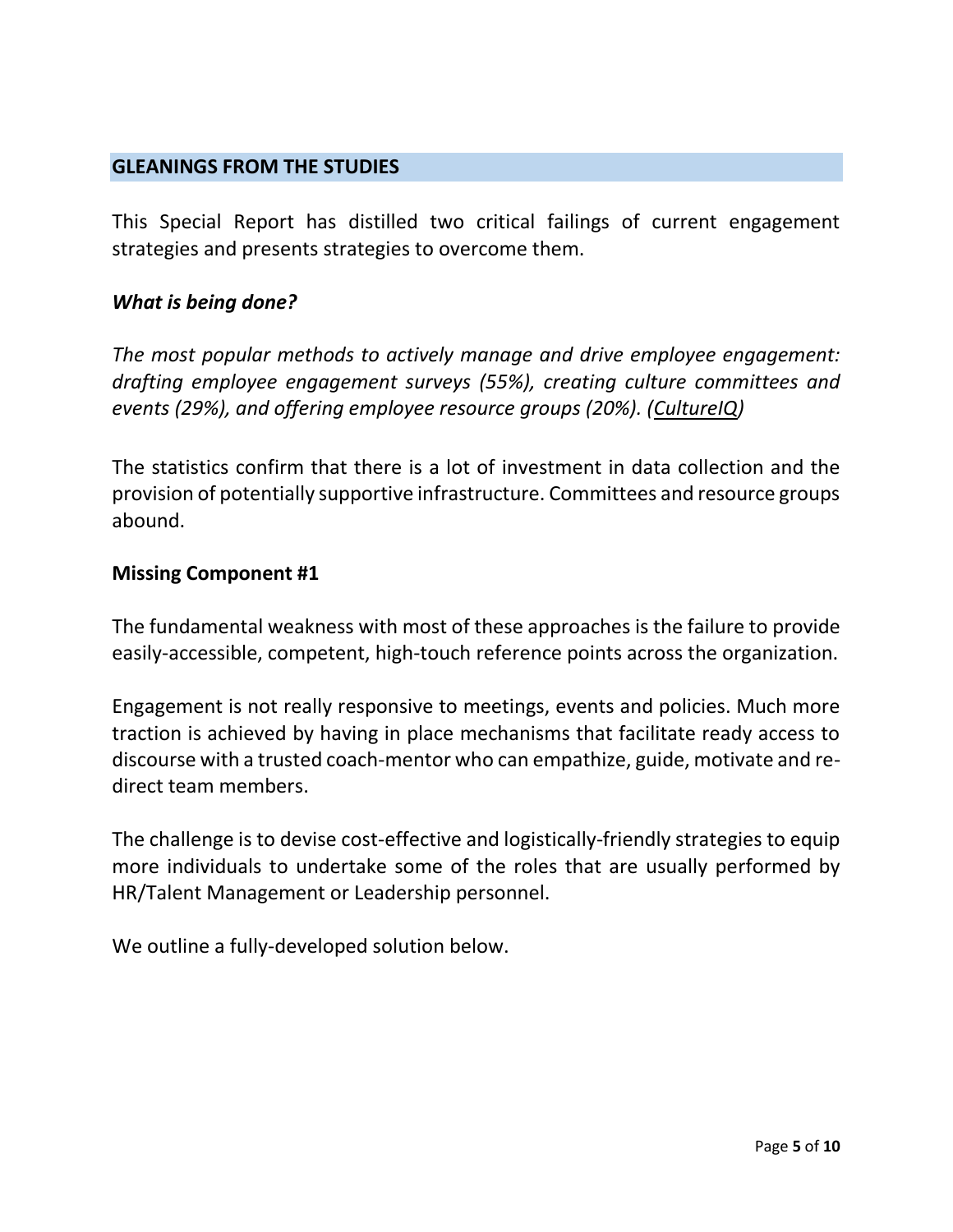#### **Missing Component #2**

*Employees with all three of these elements – good fit, high engagement, 10+ years at an organization – perform 18% higher than the average employee and 35% higher than a worker who lacks all three elements [\(Gallup\)](http://news.gallup.com/opinion/gallup/226025/talent-walks-why-best-employees-leaving.aspx?utm_source=alert&utm_medium=email&utm_content=morelink&utm_campaign=syndication)*

*5% of employees have the right fit, high engagement and 10+ years at the same organization [\(Gallup\)](http://news.gallup.com/opinion/gallup/226025/talent-walks-why-best-employees-leaving.aspx?utm_source=alert&utm_medium=email&utm_content=morelink&utm_campaign=syndication)*

*Employees who use their strengths, skills, and abilities every day are six times more likely to be engaged at work, 8% more productive, and 15% less likely to leave their jobs. [\(Gallup\)](http://www.gallup.com/businessjournal/186044/employees-strengths-outperform-don.aspx)*

Organizations who get this maxim right, get high levels of engagement:

#### **Right people, in right roles, working in the right environment under the right leadership.**

The maxim embraces all HR and Talent Management processes from Vision alignment, through Recruitment, Selection and Onboarding, Performance Management and Rewards, and embraces Career and Succession Planning as well as Learning and Development.

More organizations are relying on the development of Competency Frameworks to achieve *right fit* objectives and benefits for their organizations.

The use of a competency-based, template-matching Candidate Screening Solution adds instant value. It ensures that the vision is reflected in recruitment and selection processes. We strongly recommend [role-fit solutions](https://finxs.successwithpeople.org/assessments) on the revolutionary FinxS platform from Extended DISC.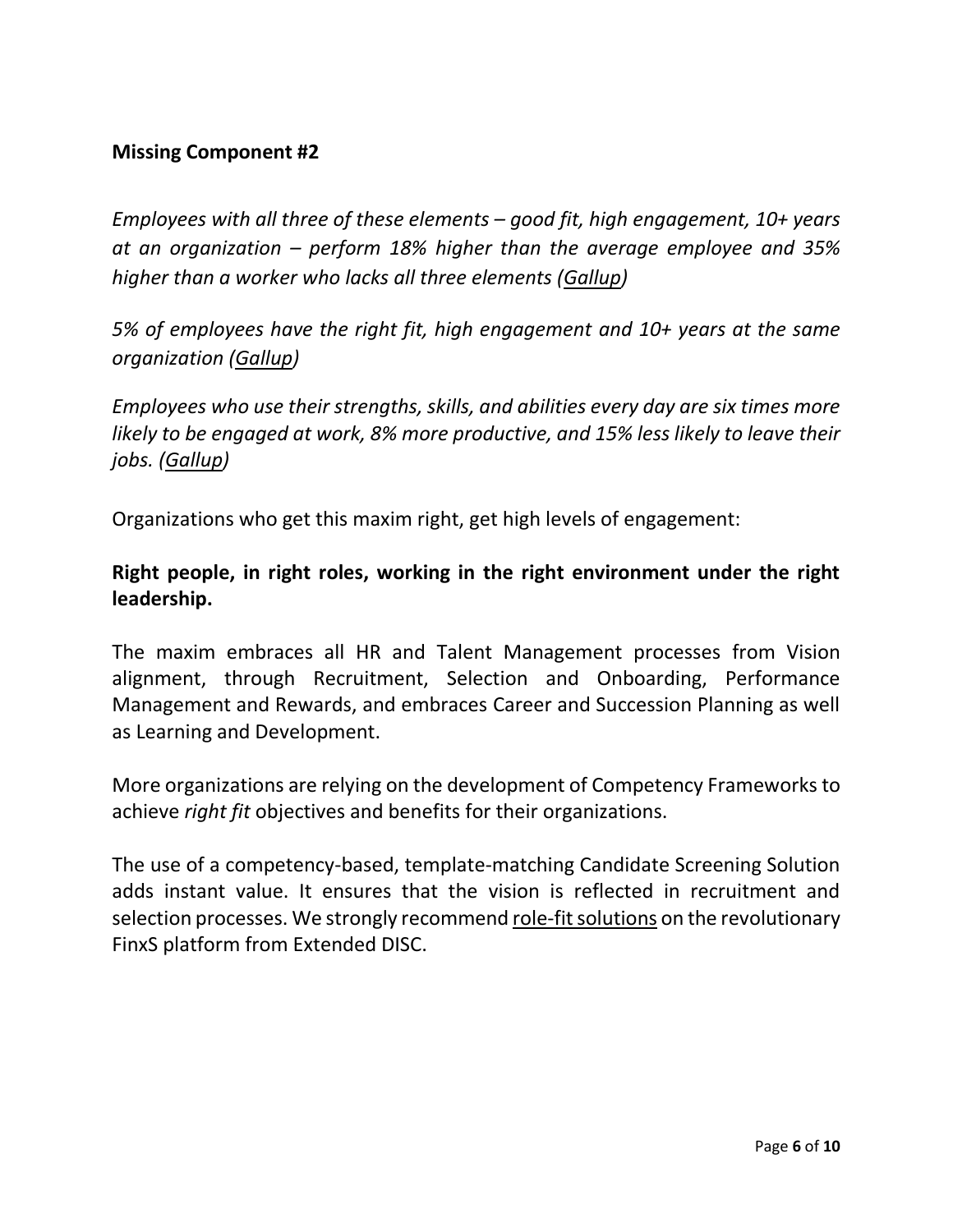#### <span id="page-6-0"></span>**THE WAY FORWARD**

There is widespread recognition that viable engagement strategies are an urgent necessity.

*90% of leaders think an engagement strategy would help. Less than 25% have one. [\(Office Vibe.\)](https://www.officevibe.com/blog/disengaged-employees-infographic)*

Interestingly, the statistics pointedly prescribe the thrust of viable engagement strategies.

#### *The secret to boosting engagement is engagement!*

**The prescription is clear:**

**1. Increase the level of exposure to empathetic, motivating and empowering direct contact.**

*92% of employees say showing empathy is an important way to advance employee retention. [\(Businessolver\)](https://www.businessolver.com/Empathy)*

*70% of employees say that motivation and morale would improve massively with managers saying thank you more. [\(Reward Gateway\)](https://www.benefitnews.com/news/workers-willing-to-leave-a-job-if-not-praised-enough)*

#### **2. Use learning and development as the center-piece of the strategy.**

*42% of L&D professionals who indicated their employees were highly engaged in learning were also highly engaged overall at the organization [\(Findcourses.com\)](https://www.findcourses.com/prof-dev/l-d-articles/us-ld-report-2018-13461)*

*70% of employees believe training could help them become more focused on the job and better at managing their time, but 66% have never asked their managers for such training (Udemy)*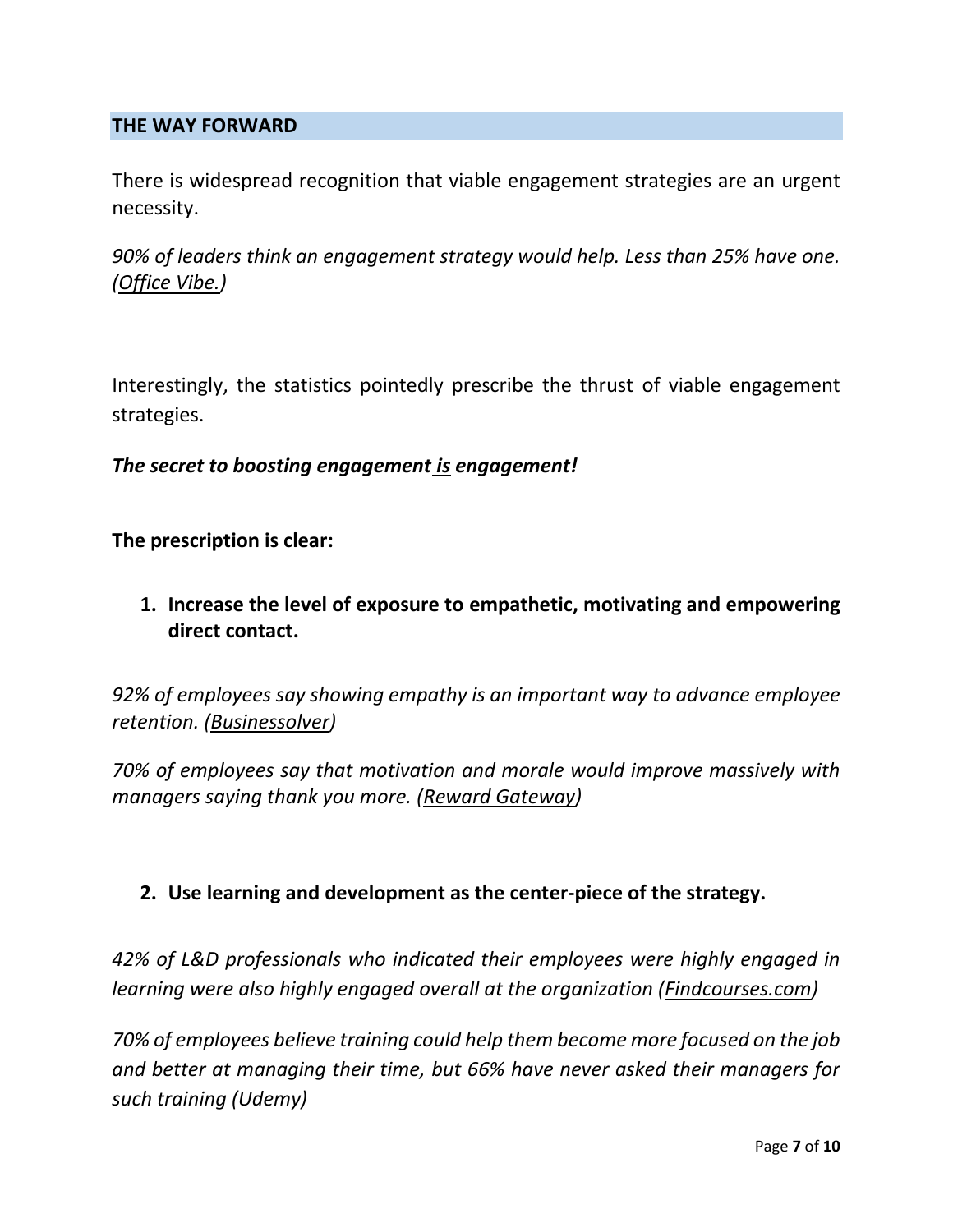*31% of retail employees said that training makes them feel extremely engaged [\(Axonify\)](https://globenewswire.com/news-release/2018/02/20/1361955/0/en/Axonify-Finds-No-Improvement-in-Corporate-Training-in-Second-Annual-State-of-Workplace-Training-Study.html)*

#### *3.* **Incorporate a strong coaching and mentoring component**

*83% of workers participating in a mentoring program admitted that their experience positively influenced their desire to stay at their organization [\(River\)](https://www.riversoftware.com/resources/infosheets/River-ROI.pdf)*

*80% of employees felt more engaged when their work was consistent with the core values and mission of their organization. [\(IBM\)](https://www-01.ibm.com/common/ssi/cgi-bin/ssialias?subtype=WH&infotype=SA&htmlfid=LOW14335USEN)*

#### *4. Challenge employees*

*83% of employees with opportunities to take on new challenges say they're more likely to stay with the organization. [\(ReportLinker\)](http://www.reportlinker.com/insight/office-perks.html)*

*70% of employees ranked being empowered to take action at work when a problem or opportunity arose as an important element of their engagement. [\(SHRM\)](https://www.shrm.org/hrdisciplines/employeerelations/articles/pages/2016-job-satisfaction-and-engagement-survey.aspx)*

#### <span id="page-7-0"></span>**A TURN-KEY SOLUTION**

Smart organizations are solving the low Employee Engagement challenge through a clever bartering deal.

*The strategy is driven by a simple 3-step plan!*

#### **Select Coach-Mentor Volunteers**

Send out an invitation to reliable, respected team members who have the capacity and interest in coaching and mentoring.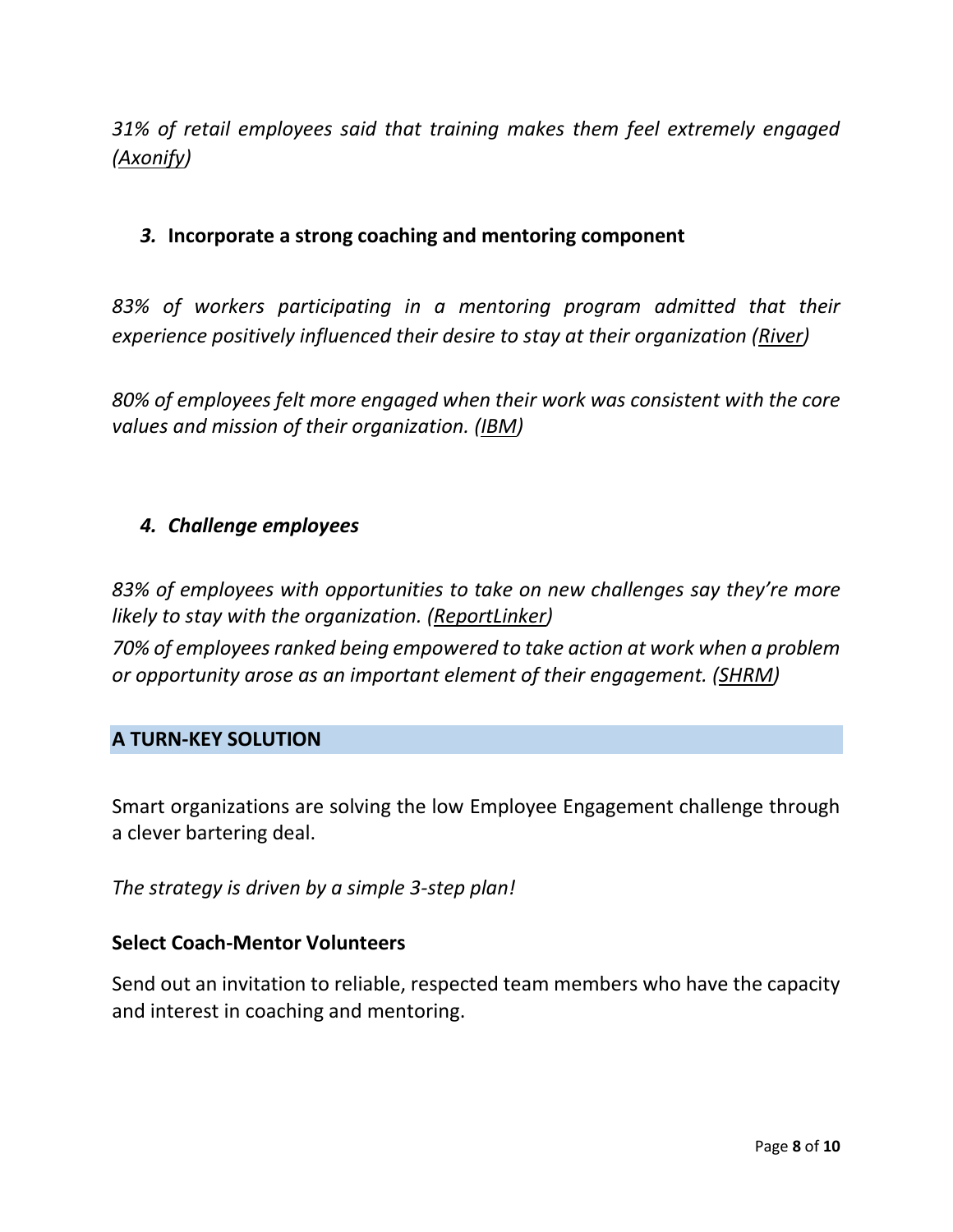Use the Done-for-you Selection Criteria, Invitation Notifications and Mentoring Guidelines that are included in the purpose-driven Certified Behavioral Coach program to facilitate the recruitment, selection and orientation of volunteers.

#### **Offer the clever bartering deal**

Offer to enrol volunteers in the Certified Behavioral Coach program that is accredited by the International Coach Federation (ICF); the Society for Human Resource Management (SHRM) and Extended DISC International.

In return, volunteers apply their knowledge and use fully developed, turn-key content to coach and mentor other team members.

#### **Drive the done-for-you Coach-Mentoring Program**

Certified Behavioral Coach candidates benefit from the live weekly coaching sessions and have full access to a resource-rich Membership Community with Webinar replays, Bonus Courses, Blog posts and Discussion Forum.

Coach-Mentors use those resources to empower successive groups of futureleaders including the growing band of Millennials.

This 3-step plan addresses Employee Engagement at multiple levels with huge savings!

#### <span id="page-8-0"></span>**WHAT YOU SHOULD KNOW**

The Success with People™ Academy prepares Team Leaders at all levels to address the challenges of low Employee Engagement comprehensively. The Academy's "**Certified Behavioral Coach"** program is accredited by both the International Coach Federation (ICF) and the Society for Human Resource Management (SHRM).

Click here to access a no-cost [tour of the Certified Behavioral Coach Membership](https://successwithpeopleacademy.simplero.com/purchase/53559-Certified-Behavioral-Coach/price/202300-certified)  [Community.](https://successwithpeopleacademy.simplero.com/purchase/53559-Certified-Behavioral-Coach/price/202300-certified)

Your tour will give you access to Webinars, Blog posts, and Done-for-you Courses.